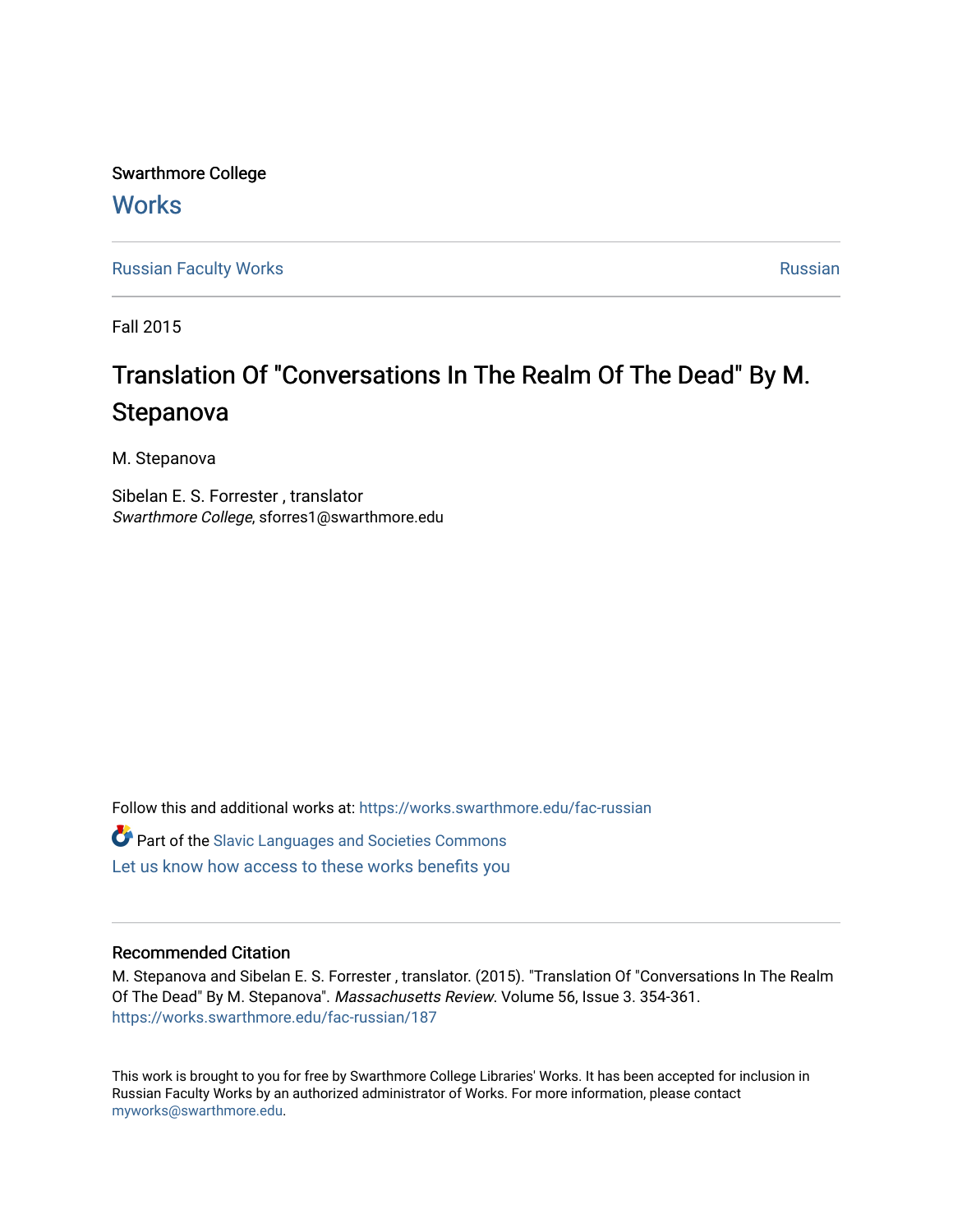# **Conversations in the Realm of the Dead**

*Translated from Russian by Sibelan Forrester*

**i.**

I<sup>N</sup> ONE OF HER DIARIES—and she kept them, day after day, year after year, from 1899 to 1967 (not counting the years of her *female life*, when  $\blacksquare$  N ONE OF HER DIARIES —and she kept them, day after day, year after she experienced all the things that make up the eternal material of novels: youth, falling in love, marriage, children, hurt feelings, rejection of any kind of hope)—Liubov' Vasil'evna Shaporina, née Yakovleva, recalled an incident with her classmate. It was in Naples, in 1905; her friend had wound up there without friends, without acquaintances, without money, in a filthy and frightening hostel, and she waited to be rescued, after barricading the door with a dresser. "When I went into her room, she threw herself into my arms with sobs. . . . After she had calmed down a bit, she said, 'I kept thinking: what was going to happen next? Is this just a bad joke, or would it be for my whole life?' And that's what I think all the time too. Many people have died that way, without an answer to their question."

Shaporina wrote this in Leningrad, in December of 1943, in the heart of a bad joke that would end, for her, only with her life. The role she was fated to play, the work of a builder of a *common monument*, and in a certain sense of the observer of a common graveyard, would have surprised her. The diary began as private, she thought of it that way, and the main motive that drove her through the years and pages was the energy of hurt feelings, the power of resistance that originated in the circumstances of everyday life and wasn't extinguished even after fifty years. The hurt feelings had a simple plot: she wasn't loved, and as you first read that seems inexplicable. Her life is the exemplary, purebred life of a good person, which if abbreviated easily fits on a hagiographic canvas. Decades of loneliness: her husband, the Soviet composer Shaporin, went through mistresses with funny last names; her son, the spit and image of his father, lived and moved farther and farther from her; her beloved daughter, born late, died at twelve, and the burning longing for her only became stronger over the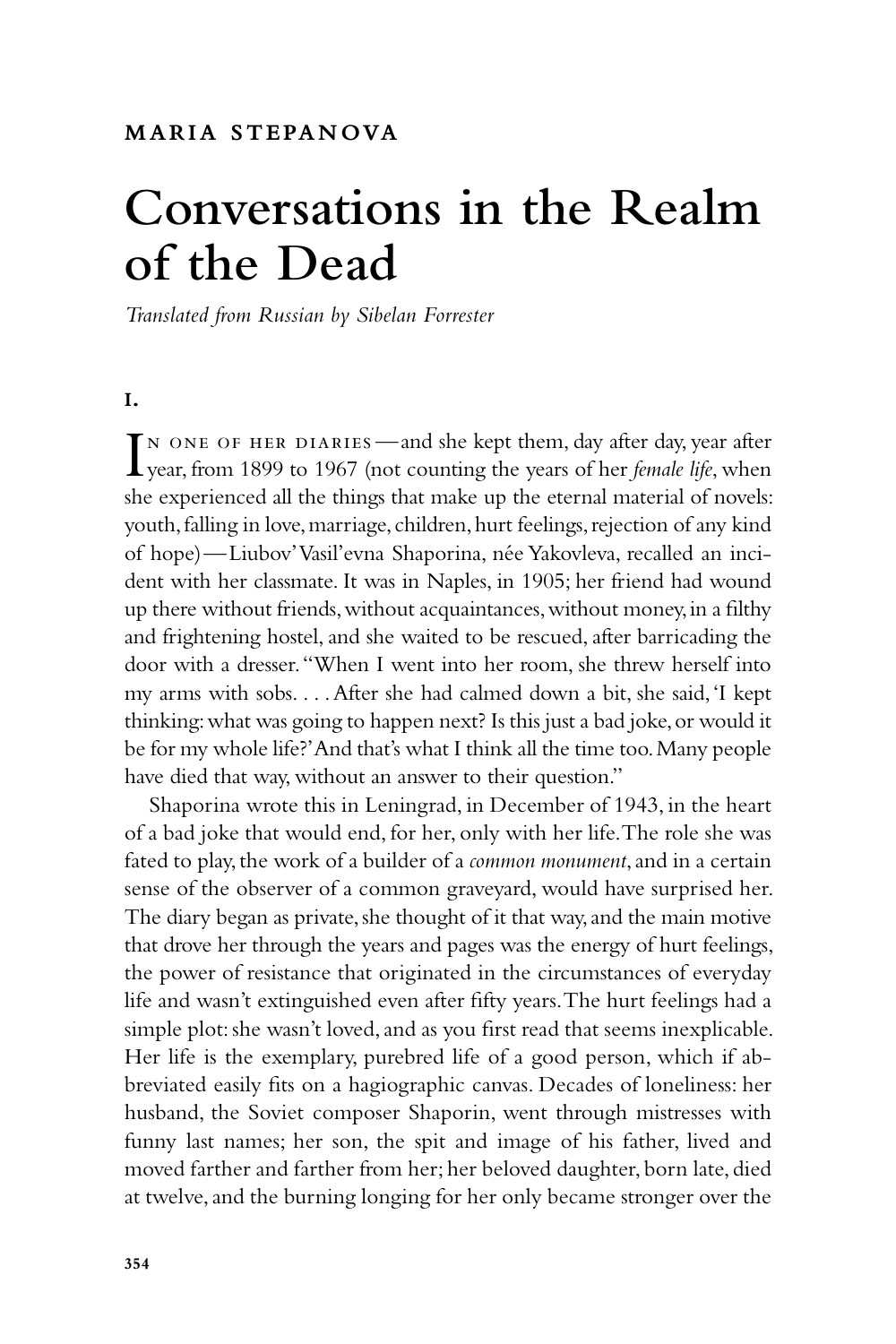years; her grandchildren grew up and disappointed her. Decades of selfsacrifice: in 1938 Shaporina, whose own situation was unsettled, took in and raised as her own the two daughters of an acquaintance who had been shot (one of them, when she got older, would successfully sue to take Shaporina's room). At the same time, there was nothing stoic in Shaporina's loneliness: bypassed once and for all by what the Soviet dialect she hated called *happiness in personal life*, she continued (according to her own codex, which admitted neither weakness nor deviation) to accomplish feats to the glory of faithfulness and to hope in vain for a symmetrical response. The objects of her service would change, disappear, move into the background; the logic of self-immolation never changed.

This self-immolation, which she was ashamed of and secretly proud of, forms the general focus, the main labor of her life. All the rest (including her contributions in the army of the arts, spelled out on the book's cover) would be laid aside for the sake of the need to *help*, or would slip through her fingers, or would simply enable her family to survive. Survival, hers and other people's, in all of its multifaceted, sometimes unimaginable forms, quickly becomes the sole subject of the diary. Survival that was not only physical: Soviet jargon in the mouth of a young woman from the nobility, the imperfect Russian speech of émigré relatives, laziness, fear, stupefaction—Shaporina notices and describes all the traits of deterioration, simplification, and spiritual petrification, her own and other people's. What she assembles is a chronicle of common degradation, as uncompromising as everything she did, and extremely precise.

Shaporina was one of those who went abroad in the first years after the revolution—and who voluntarily returned to the USSR. Many émigrés thought about it (in the 1920s, and especially in the 1930s, the years when the Soviet seedling was flowering demonstratively), and many decided to do it—some (like Aleksei Tolstoy, whose family was friendly with hers) out of love for life on a grand scale, and some because "the power is there," as Marina Tsvetaeva said to Mayakovsky the only time they met in Paris. The peculiarity of Shaporina's story is that she both left and came back without seeming to notice that she was making a historical or political choice; she left her husband, in rage and sorrow, packing and collecting the children in haste, and she went back to her husband too, at the first call. The consequences of that nonchoice, by the way, were the same as for everyone: catastrophic.

1933: "Now most people have realized that there's nowhere to go, no matter what there are prisons everywhere and hunger everywhere. The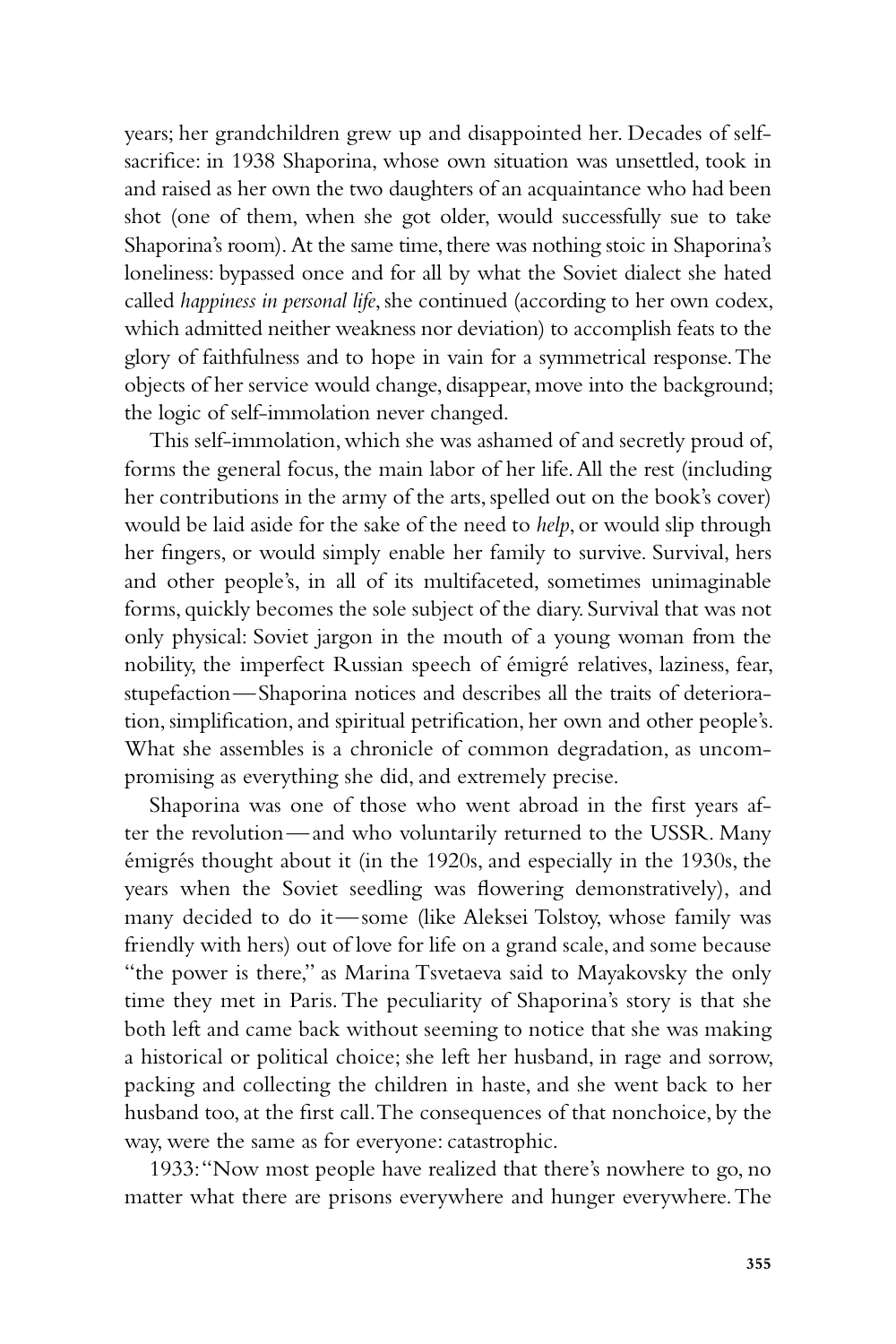intelligentsia still unconsciously wants to jump out somewhere, they run off into the polar circle, to the Pamirs, into the stratosphere, while the peasants just sit there on their benches, perishing." 1935: "They're exiling people to Turgai, Viloisk, Atbasar, Kokchetav, to places where you have to ride 150 miles on camels, to places you can get to only by dogsled." 1938: "Vasya [Shaporina's son] is often put out that I don't go to the movies, to the theater. Impressions slide over him, over today's young people, without reaching consciousness. They've been accustomed since childhood to the horror of the contemporary situation. The words 'arrested,' 'shot' don't produce the least impression." 1939: "And here they force us, poor people of the XXth century, to revert all the time to the XVIth or beginning of the XVIIth. And not to scream from horror, but to pretend that you don't see, you don't hear."

#### **2.**

WHO IS SHAPORINA ADDRESSING, who is supposed to read this series of "*J'accuse*" that stretches over decades? Most likely a distant descendant, a new link in the family chain: she didn't count on interest from her close relatives. Compared to the diaries and notes of her famous contemporaries, people with a more developed instinct of self-preservation (recall the later marginal note by Kornei Chukovsky in his own diary record: "this was written to show the authorities"), Shaporina's notebooks say *everything* as frankly as a condemned or mad person. No Aesopian tricks, no softening, no omissions, sooner the opposite: the daring of her formulations seems also to have in mind the enemy reader, a person who reads *as an official duty*. Each assertion is formulated and realized as a slap. It is striking as well that she (from a noble family, with relatives in emigration, half her friends arrested or exiled) nonetheless remained at liberty, and that her diaries, which were written without a backward glance, don't hold even a hint that any other turn of fate was possible, not a shadow of the fear that everyone shared then. Even after unwillingly agreeing to become an informer for the NKVD ("I just have to fool him, I don't think it's very hard"), i.e., having been assured of a persistent interest in her and her circle, Shaporina doesn't give up her habit of daily writing from life: her "tail" becomes one of her characters: the shameless, the comical, and the powerless. She is persecuted by other fears: of poverty and a hungry death. The point where she comes face-to-face with these fears also becomes the highest point of her destiny.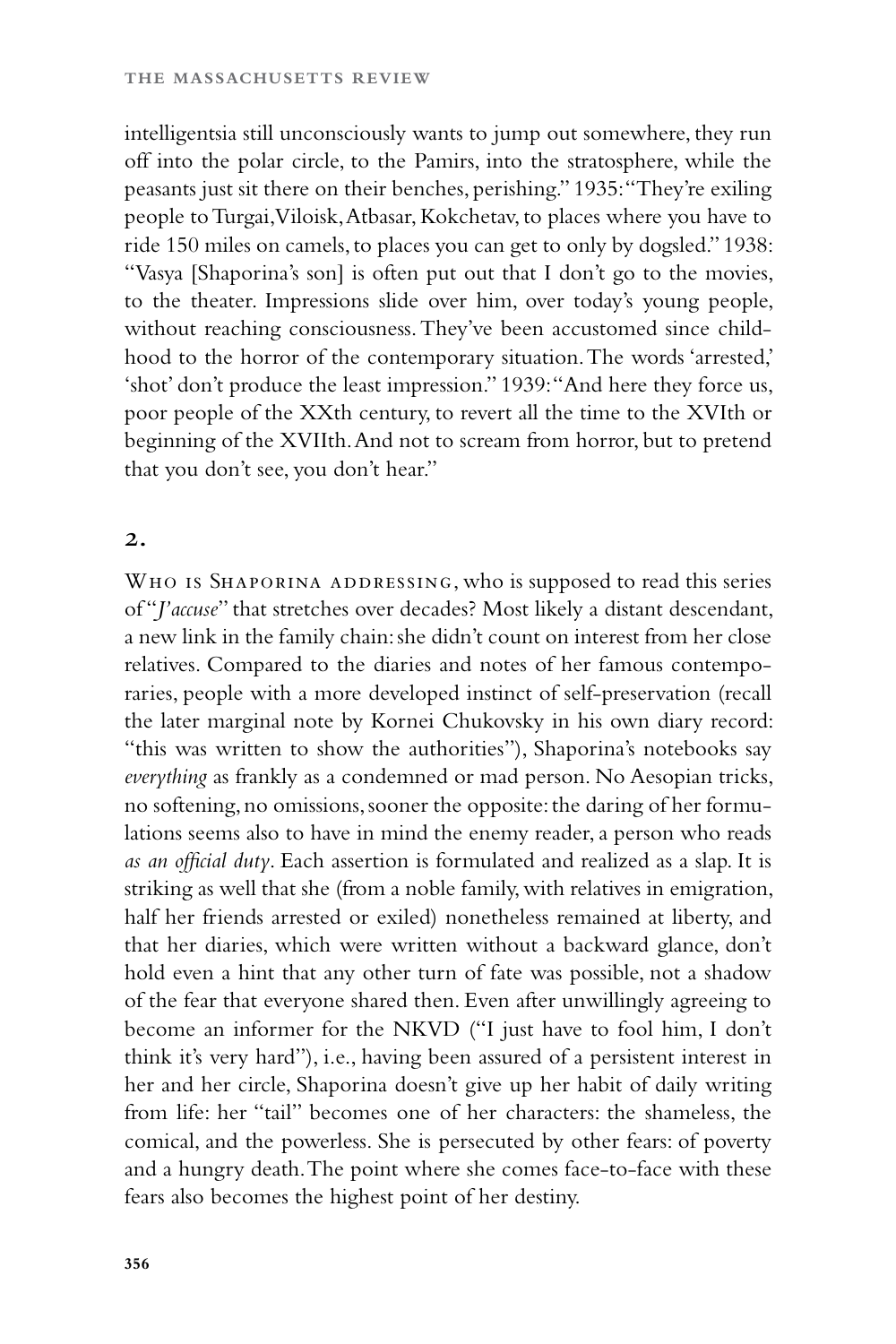Many blockade memoirs stress the necessity of preserving this experiment in the disruption of normal life for history. They also did this in order to lend value to one's suffering, to make it *work*, and moreover because life that gets out of the grooves seems exotic, exceptional, unique. Shaporina's diary is something of an exception. Long before the blockade, her text had turned into a strange travelogue whose author wasn't walking or traveling anywhere. The surroundings themselves change; the space one is accustomed to mutates and demands a new description, like an unfamiliar country where everything is alien and vital: the landscape, the language, the local mores. Soviet Russia here is described as *a new uncountry*: a place as far from the well-ordered and coherent lands over the border as it is from its own past, a wild field overgrown, living outside sense and law. All that's left to do is to wait for a rescue, which can only come from outside, like a ship coming for Robinson Crusoe. For long years Shaporina was occupied with the everyday chronicle of waiting (getting hold of food, reading, prayer, concern about someone near and dear, meetings with the cannibal aborigines). As the blockade began, reality finally came together with her imagination, with no more pretense that it was adequate for life.

It was as if the world Shaporina had viewed from the start as phantasmagorical ("the land of the Morlocks," she writes, recalling H. G. Wells's novel), had once again confirmed its evil qualities, justifying her worst expectations. But at this very moment something unforeseen happens to the author and the text of the diaries: the accents get mixed up, the passive voice of proud suffering changes to the active, the inertia of expectation turns into a plot of overcoming. The diary's tempo changes, there are unexpected pauses ("the lamps were lit, it was getting dark, the fog turned blue"). Just as before, the author is like a handheld camera recording everything that moves: the large and small objects that enter the shot. But it's as if she allows herself to hover, to freeze, to pause, to fall into something like a hungry faint: stupefied contemplation of beauty. In the space of the diaries, which she had been keeping all her life at the tempo of the daily news (facts, rumors, dialogue, evaluations)—these pauses ("I got off the tram at the Academy of Sciences, and my spirit froze from the beauty of the Admiralty embankment"), filled with long, free descriptions ("while a weather balloon slowly sailed upward amid the quiet trees")—something resembling a protective cover. Here, for almost the very first time, the author and the reader manage to *catch their breath*—or to *regain consciousness*.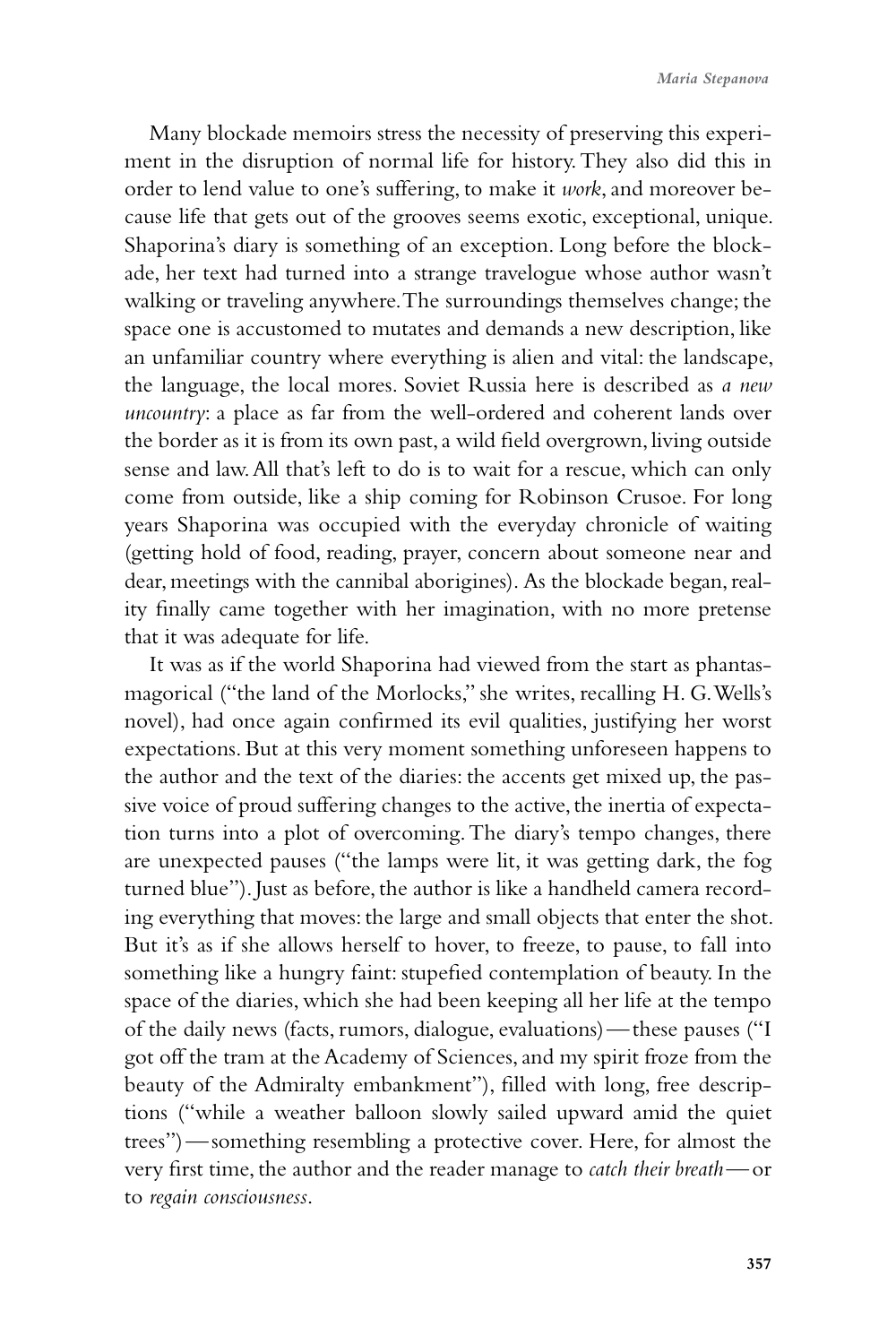This experience in extremis became an unexpected reward for Shaporina. In a later minute of happiness she'll say "this is to pay me back for the blockade," for years afterward she'll call the blockade the main value in her own life. "From the next room, empty like the whole apartment, came the sound of a radio. . . . The soprano voice, a tenor came pouring out. In the dark of night the cannons boomed heavily and terribly. A dying voice monotonously asserted, 'Everything goes away. . . everything collapses. .. everything falls... everything goes away... I'm dying.'... I would get up in the dark, heat up some tea, give her something hot to drink, I brought in camphor. And went back to bed indifferently, because I had no strength. But now it seems to me that I could could have helped her spirit more, I should have read the Gospel aloud. Although she could very well have taken that for the last rites."

### **3.**

ONE OF THE FIRST THINGS that strike you in the two-volume body of this book is the scale: over a thousand pages, hundreds (if not thousands) of surnames, the many-legged and many-headed human mass, descending before one's eyes under the ice of an anthropological catastrophe. From time immemorial diaries have been made up of domestic matters—one's own era, friends, one's own little universe, sometimes ripped along the seam upon contact with faceless and indiscriminate common fate. Here there's something else. Already by the early 1930s the main content of these notes turns out to be the background: big and little history change places, and big history more or less lives at the cost of little history: it's used for nourishment, its space is taken up, its air is drunk up.

Diary writing acts on its own will: it gets saturated, gets heavy, before your eyes the flesh of pages and other people's stories accrues. Was that what Shaporina wanted? Who knows? She, and she was not the only one (the same dream is present in Olga Freidenberg's postwar notes), considered it essential and unavoidable to have a Moscow Nüremberg trial—a trial of the Soviet system. Shaporina's notebooks can also be read as a corpus of evidence prepared by the prosecution. But even in that capacity it is obviously, flagrantly overabundant—as if it lacks a filter to distinguish the important things from the unimportant, the superfluous from the essential, the verisimilar from the fantastic. Rumors, gossip, jokes, conversations in lines and worldly salons, news of exiles, executions, and hungry deaths come billowing in a thick, blind wave. The index of names at the end of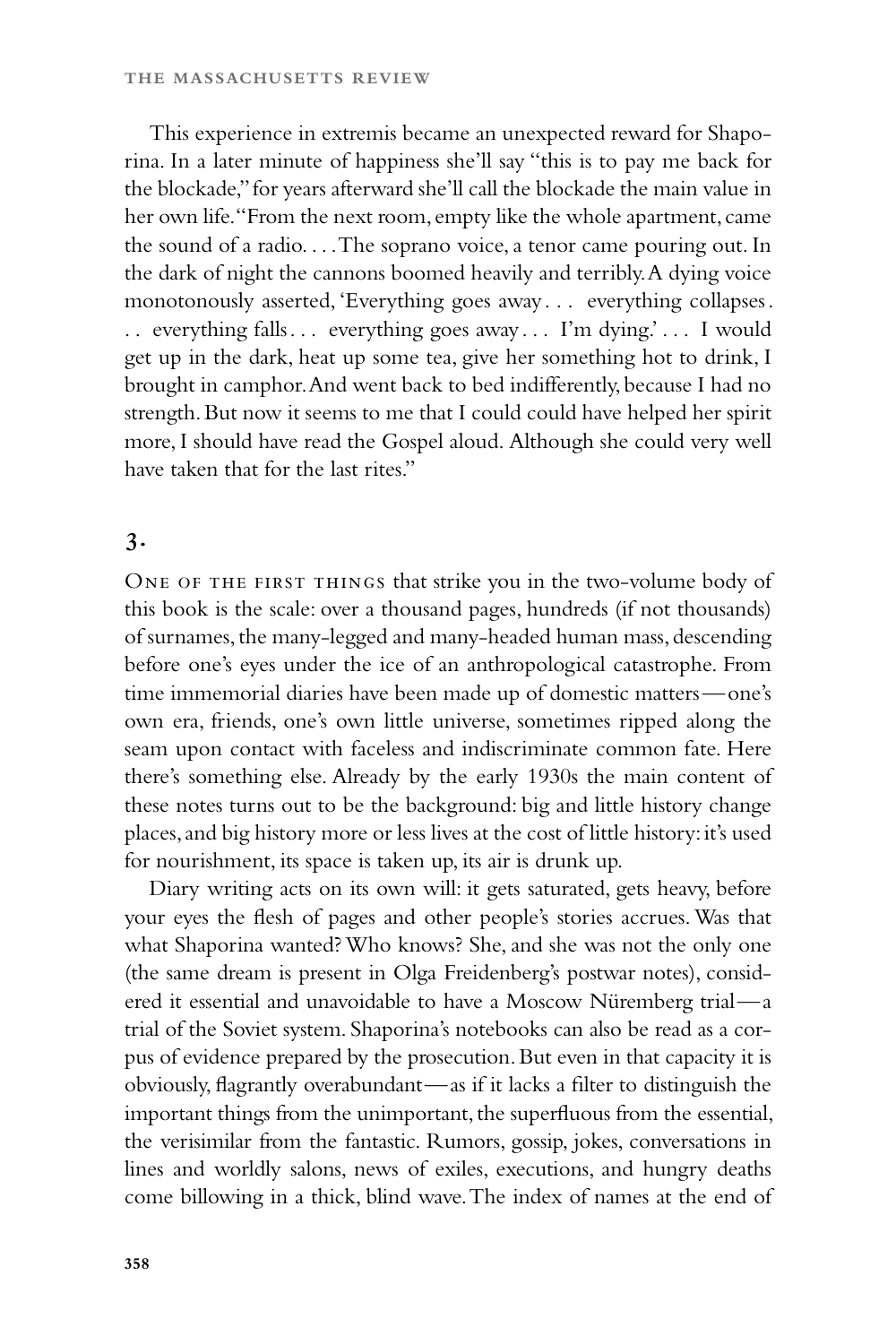the second volume takes up twenty-seven pages; the book, issued by NLO Press, is a Noah's Ark where everything that breathes and talks swims out of nonbeing: peasants, Red Army soldiers, the ranks of writers.

A ramified and extensive system of acquaintances (and Shaporina was on good terms with all of St. Petersburg/Leningrad and half of Moscow) and the rituals conjoined with it, which already seemed very odd in the growing shadows of twilight—these are one of the main constants of her life. Maintaining connections (visits, flowers, correspondence, carefully thought-up little gifts) required tremendous time and energy. Shaporina is an entirely social animal who knows and loves her place on the class ladder, thinking of herself (unlike Mandelstam, whose dissident verses she quotes sympathetically and incorrectly) as *one of*: a continuer of her family, a representative of her class, an heir to and preserver of European culture. She notices and furiously records any traits of degeneration from the well-known and beloved norm, and some of her evaluations are surprising: "I've read half of Tynianov's book *Death of the Vazir-Mukhtar*, and I'm suffering physically from disgust and anger. To dare raise a hand against Griboedov, against Pushkin. But why not? (With an accent.) We blow up the Simonov Monastery, the great icon of God's mother 'Utoli moi pechali,' the church of St. Nikola the Wonder-Worker and so on—and you keep quiet; we do a lot of other things and you tolerate it, well now we're bathing your final treasure, your first love, in the slops: you'll tolerate everything, it serves you right. It serves us right."

It's not for nothing that "With an accent" appears here. Simple-hearted and ineradicable anti-Semitism is just as much a part of her spiritual profile as passionate patriotism—and the desire to die in Rome ("there alone"), as love and hate of the Russian element ("it's the people that is vile, not the government"), as sensitivity to hurt feelings and not bearing grudges. Like aristocratic arrogance (everything that irritated her in her unloved son was explained by Shaporin's middle-class blood) and an inborn democratism ("What does aristocratism have to do with this? It's just that I, apparently, just like you, am not the daughter of a bitch! I just despise them"). And—like the ability to change and readjust her attitude toward an event, a person, a country.

Russia and Europe constantly outweigh each other on her internal scales. "There's no place here for people with a free spirit, and we should make every effort to expatriate in the future." The dream of emigration, the shaky hope in the Varangian ("let a German Schutzman stand on every corner"), the constant glance over her shoulder at Europe as the image of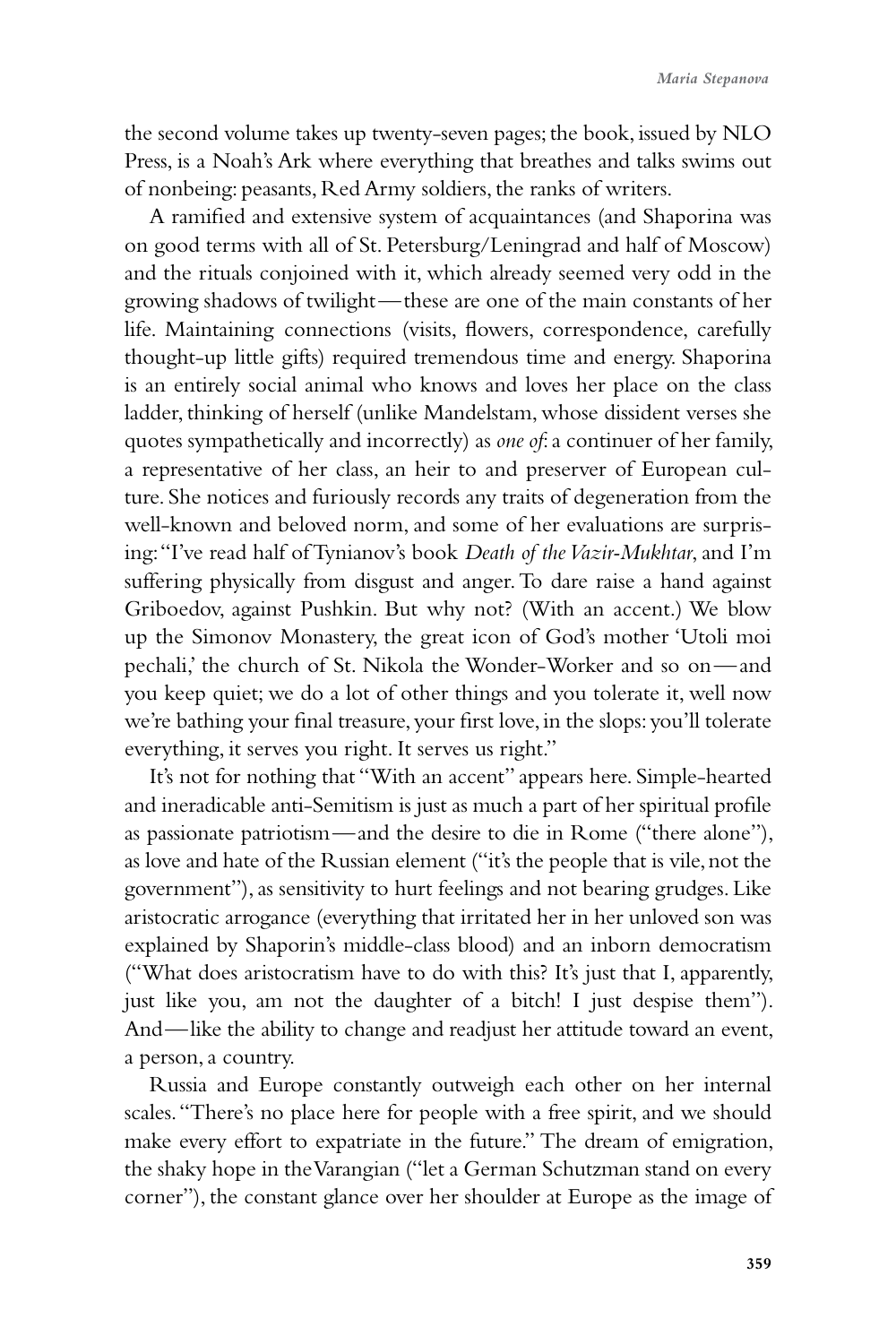a better, undistorted way of being—these are among the diary's main themes. But then, during the "Thaw" when she's already a very old woman ("My God, can it be that I'll really never go abroad?"), Shaporina makes it to Geneva for two months, to visit the family of her adored brother, and immediately starts a debate about the fates of Russia: "For forty-two years already we've been fighting off everyone who hoped to take Russia with their bare hands, and we've grown stronger than ever." "What's the point of this great power talk?" they answer her. Then and there Shaporina discovers with deep sadness that her history, her extreme (as people would say now) experience has no value and no interest for her nearest and dearest. "At first I didn't understand the reasons for their indifference, it seemed to me, toward Russia, toward everything I had lived through over this time. Sasha wouldn't let me ask questions about the blockade, the war." She herself seems to feel a certain inappropriateness in her story at the table of the *living*: "I wouldn't start talking about something that's painful to touch on."

#### **4.**

THE DEFENSIVE MECHANISMS established by life itself (by the habit of safety, the need for spiritual balance) provoke us to shy away from a certain kind of information: the kind that causes pain without being able to soothe it. This knowledge, with which there's nothing to be done, is what Shalamov writes about in his *Kolyma Tales*: experience that is tormenting, useless, and corrupting in its fruitlessness. The reality Shaporina documents has a similar nature. What she describes is the experience of sinking slowly into death and posthumous existence in a world with disrupted conceptions and sagging logical connections. This is not the *Gulag Archipelago* or Primo Levi's *The Drowned and the Saved* (that is, not an outright imitation of hell). Be it hell or Hades—but the fact that its landscape recalls ours, and that one can make out glimmers of concerts, dachas, and florists' stands, explains the despair that comes with reading these diaries.

If you like, it's as if they are incommensurate with life, they are not a text but something else: a tear, a rift, a yawning abyss, a black hole. And also a pit: a sated maw with threads, scraps of cloth, and fibers of flesh dangling from it. This pit lies before the reader in place of the text (of the text that could have arisen here if history and culture had been uninterrupted), like the wreaths of artificial flowers that mark the place where someone died in an accident along our roads.